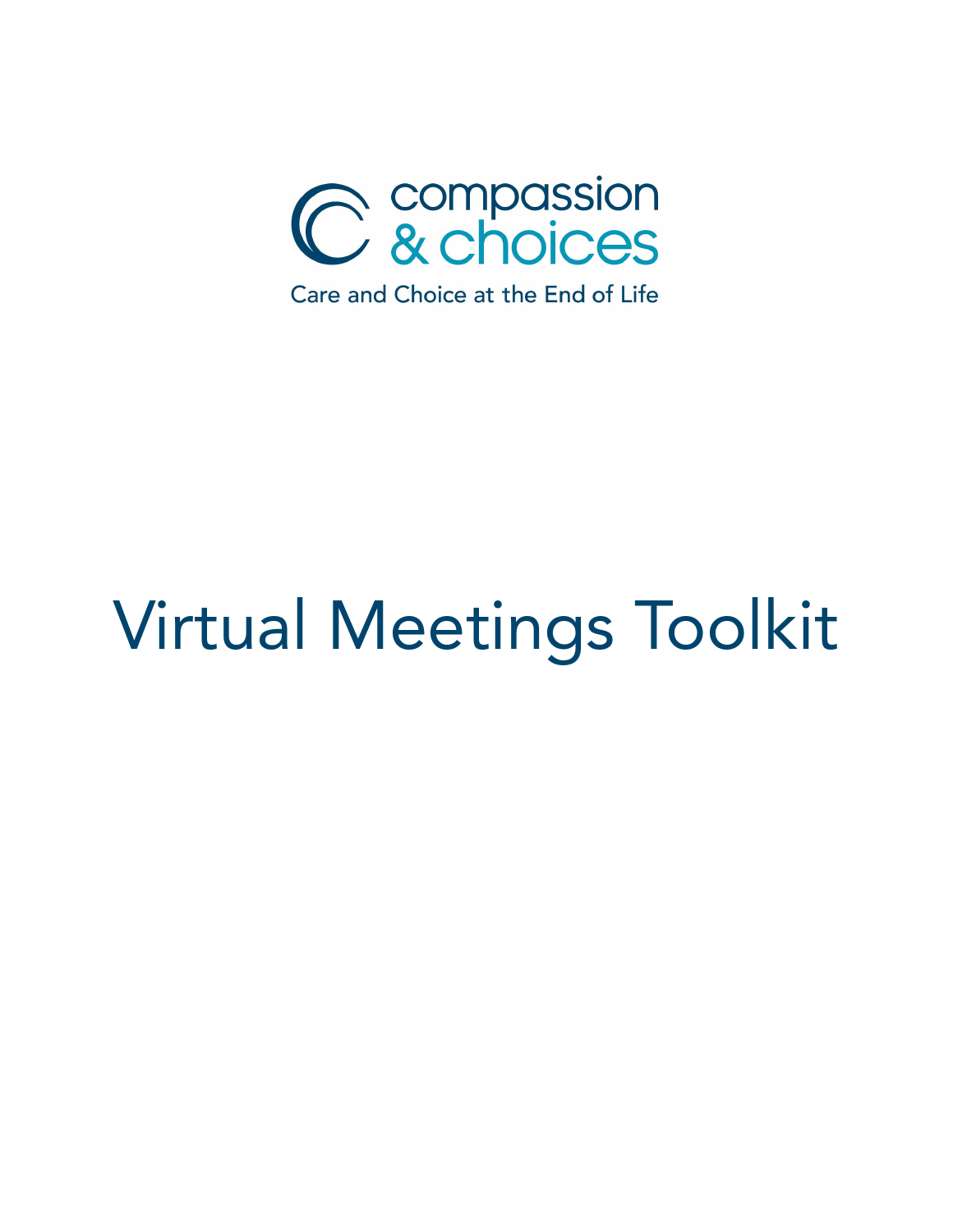# Table of Contents

## Preface

<span id="page-1-0"></span>Dear advocates,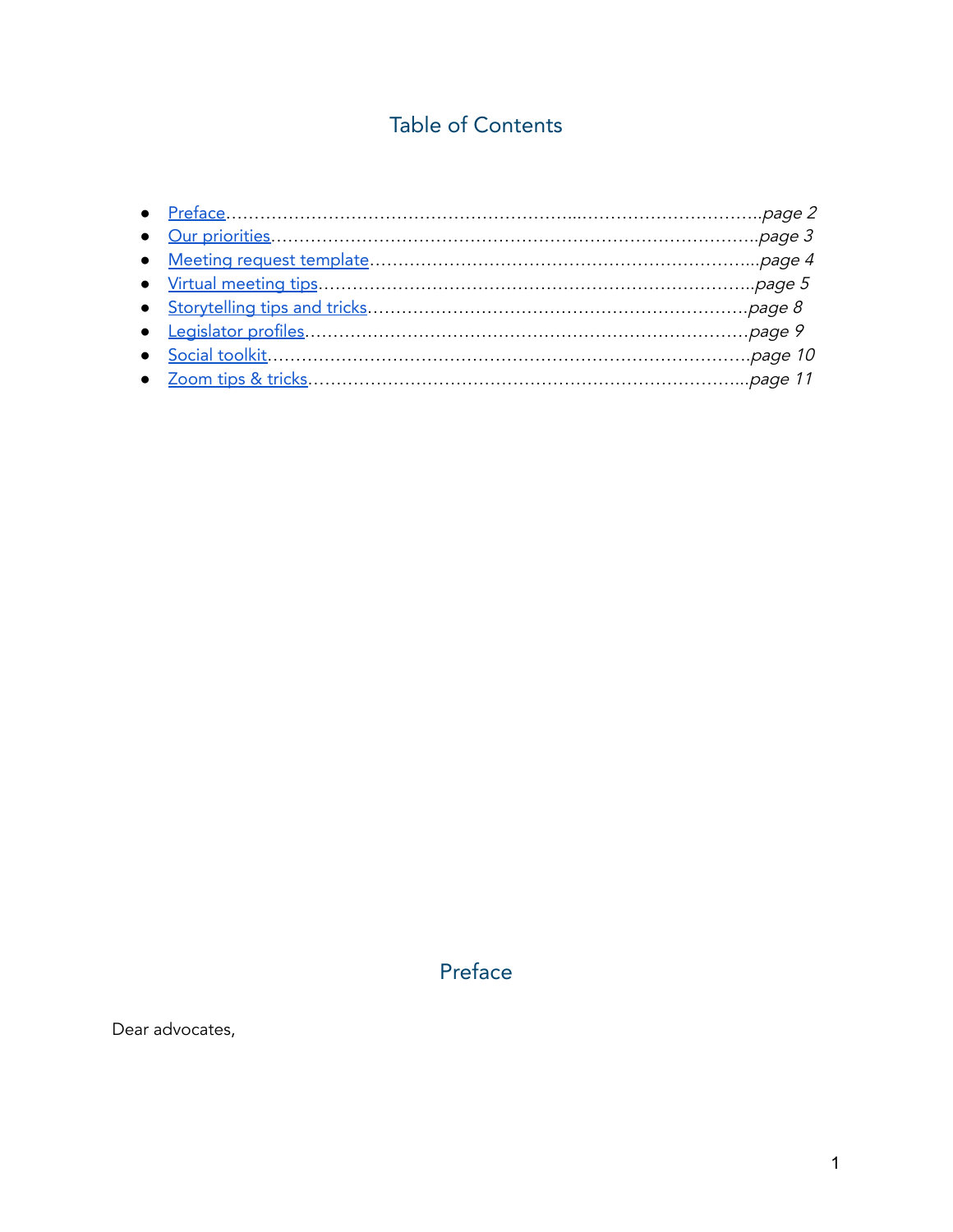The people of the United States support Medical Aid in Dying -- in multiple national surveys and across age, race, and political breakdowns. Yet just one out of every five has the right to choose how their story ends, and can access medical aid in dying.

It's up to us to change that.

While 10 states and Washington, DC have authorized medical aid in dying, too many U.S. residents are not allowed the full range of options for care at the end of life. It's time to allow the terminally ill adults of your state to get a prescription they can take to end their life peacefully and bring unbearable suffering to an end.

And the COVID-19 crisis has only driven this point home. Cancer and terminal illnesses have not gone away during the pandemic, which only exacerbated the suffering of people with terminal illnesses and put them at an elevated risk as they face the prospect of dying alone in hospitals across the country.

It has also brought back to the surface a systemic issue that permeates America's healthcare structure, and that we must address as we move medical aid in dying forward in your state: Communities of color are too often neglected, and deprived of the care and information they need. This is true in end-of-life care as well, and we must ensure we do everything necessary to put an end to end-of-life care disparities.

But we need your help. The following pages will give you all the information you need to confidently meet with your legislators and demand they pass a bill -- and if you run into any questions along the way, don't [hesitate](https://compassionandchoices.org/survey/how-can-we-help/) to reach out to us using this form.

Thank you so much for all you do,

<span id="page-2-0"></span>Charmaine Manansala

Our priorities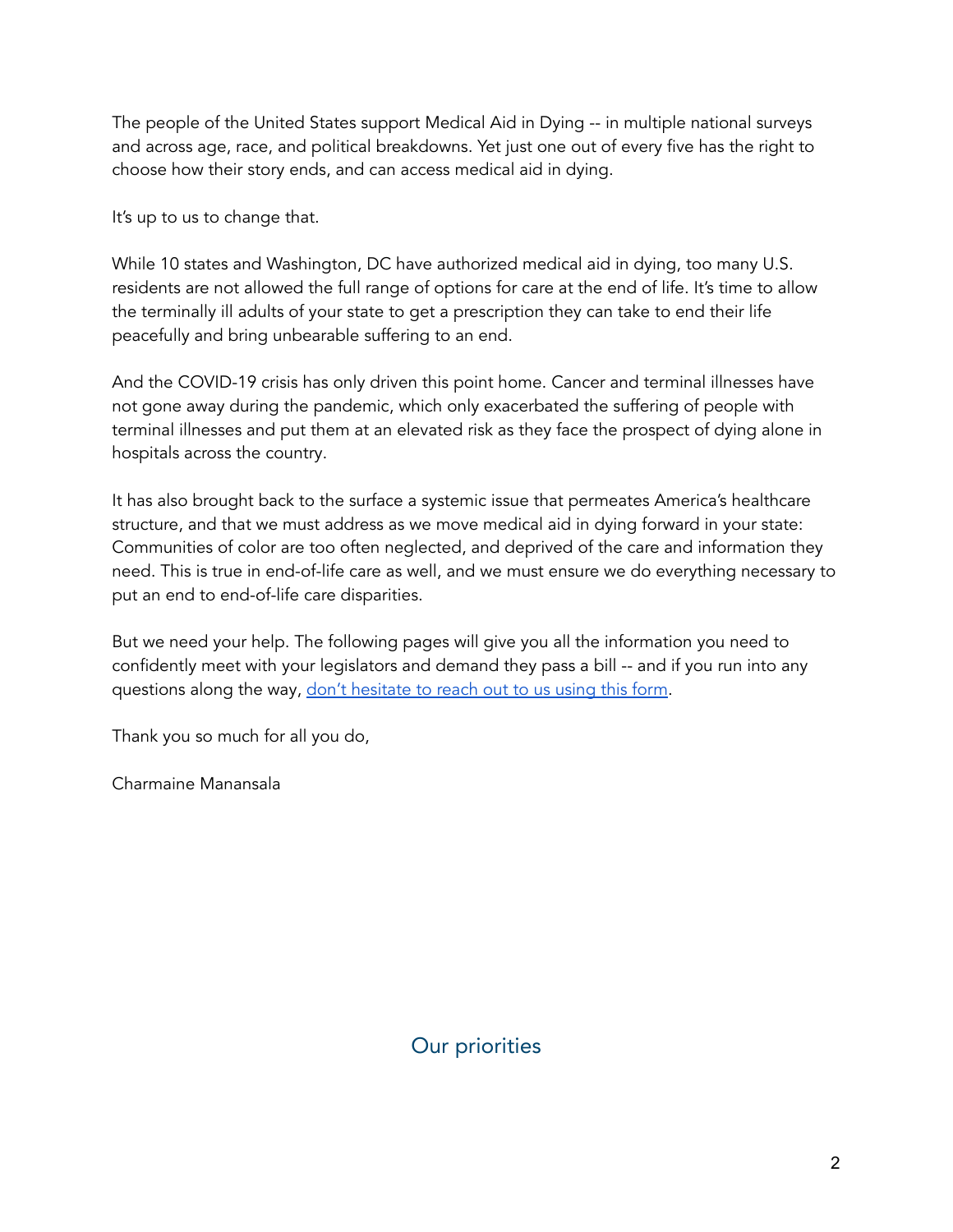We need to improve care, expand options, and empower everyone to chart their own end-of-life journey. To make that vision a reality in your state, these are the points you need to highlight with your legislators:

- All residents of our state deserve the option to make their own end-of-life decisions when in the final stages of a terminal illness. This is a decision that should be left up to them, their families, and their doctors. We should always provide quality end-of-life care for people who are suffering from an irreversible and incurable terminal illness, but when a person has only months, weeks, or even days to live and is suffering from untreatable, unbearable pain, we should allow them to end their suffering.
- Nearly 3 out of 4 U.S. residents (74%) support medical aid in dying. And that support is growing. This figure comes from a May 2020 Gallup poll, up from 68% the previous year.
- This overwhelming support spans demographics. Majority support included every demographic group measured in the survey, across gender, race, age, education and political affiliation breakdowns.
- The majority of doctors support medical aid in dying -- and support is on the rise. According to a November 2020 Medscape poll, when asked "should physician assisted dying be made legal for terminally ill patients?" 55 percent of the 5,000 doctors surveyed nationwide said "yes," compared to 28 percent who said "no," and 17% who said "it depends." The poll concluded: "Acceptance of this concept has grown over the decade. More specialists (57%) than primary care physicians (51%) are in favor of physician-assisted dying being legal."
- The COVID-19 crisis has only made this issue more urgent. If residents of our state living with a terminal illness contract COVID-19, they are more likely than others to die alone in a hospital, isolated from their loved ones. They deserve the right to choose how their chapter ends -- particularly now.
- There has not been a single incidence of abuse or coercion in nearly 50 years of combined data.

10 jurisdictions representing 1 in 5 American residents have authorized medical aid in dying. Together, they have 50 years of experience implementing their laws without issue.

● This is about peace of mind. Not everyone who obtains the prescription has to take it. But in states where medical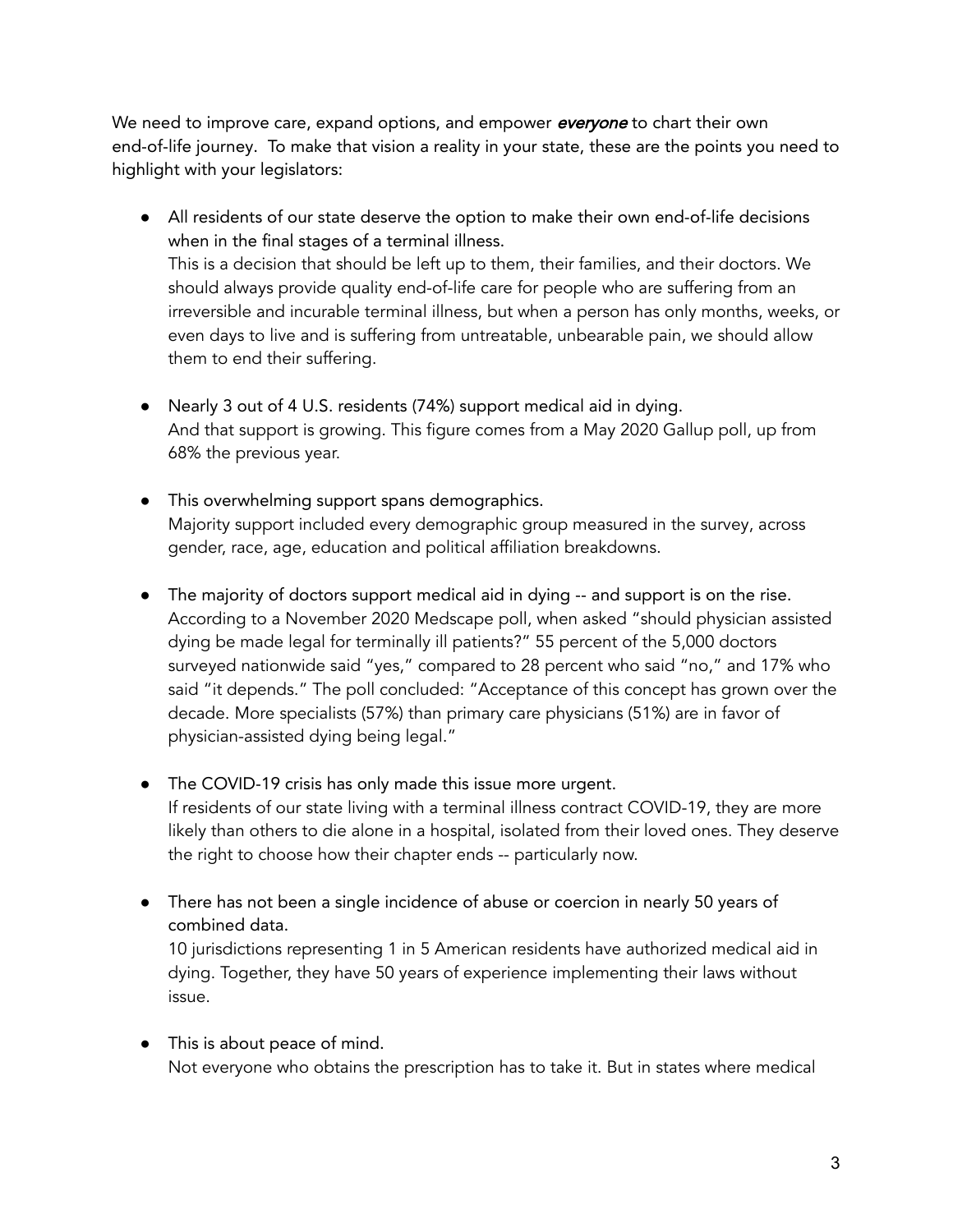aid in dying is authorized, people report significant relief from worry about future pain just from knowing the option is there if they need it.

## Meeting request template

<span id="page-4-0"></span>Below is a sample email to send to your elected official's office. Be sure to update the items in brackets with specific information.

You can also use our [scheduling](https://compassionandchoices.org/survey/how-can-we-help/) request tool, which will generate a personalized request from you based on your responses to a few simple questions.

Subject: Request for meeting

Dear [scheduler name]:

My name is [your name] and I am a constituent of [legislator's title and name] from [city].

As a supporter of Compassion & Choices, I am extremely concerned about end of life care in [State]. [If you'd like, provide a couple of sentences about why this issue is important to you, on a personal level.]

I am writing to request a virtual meeting with the [representative/senator] as soon as [his/her] schedule allows. If at all possible, [date] would be the best time for me and the [provide a number] other constituents who would like to attend the meeting. I can provide a Zoom link or conference call line for the meeting; please let me know what technology your office prefers.

This is a time-sensitive conversation, as the COVID-19 crisis has brought the issue of end-of-life care to the forefront. If terminally ill [residents of State] are infected, they are more likely to die a painful death, alone in a hospital, unable to say meaningful goodbyes to family and loved ones.

Many residents of [State] support medical aid in dying, and allowing people who have only months, weeks, or even days to live and are suffering from untreatable, unbearable pain to take a prescription that can end their suffering. This is a decision they should be free to make with their families and their doctors, yet too many [residents of State] are currently deprived of the right to end their story their own way.

I look forward to speaking with [legislator title and name] about this crucial issue. Please feel free to contact me at [phone number and email] should you have any questions.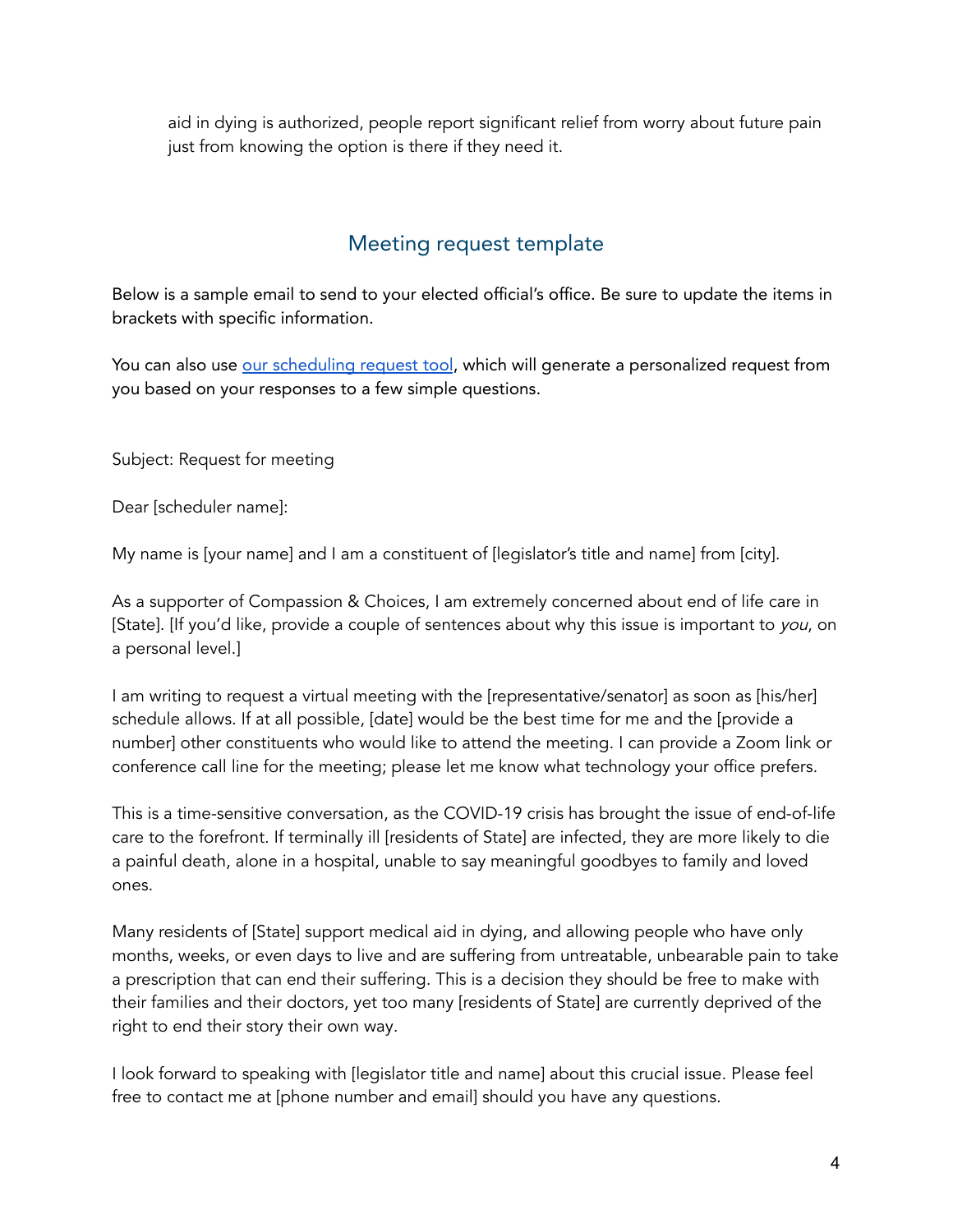Looking forward to this virtual visit,

[Your name] [Email address] [Phone number]

## Virtual meeting tips

#### <span id="page-5-0"></span>**●** Before the Meeting

- **○** Scheduling:
	- You'll want to request your meeting about 1-2 weeks in advance.
	- Use our simple [scheduling](https://actnow.io/N32Hm3g) tool to reach out to your legislator's office if you need help tracking down their contact information.
	- Be sure to tell the office what you want to discuss, how many people will be at the meeting and if they are constituents, and when you would be available to meet.
	- After you send your first request, if you don't hear back, be sure to follow up and make sure your request was received.
	- If you still don't hear back, call your local office to request a meeting. Explain who you are, that you're a constituent who would like to meet with the legislator, and what you'd like to discuss.
	- You may end up meeting with a staffer instead of your legislator. That's ok! Your legislator leans on their staff as they make decisions, and sometimes staffers will have more time to hear all of your concerns.
	- Confirm what virtual platform is best for the office.
	- Once you schedule your visit, fill out this [form](https://compassionandchoices.org/survey/got-a-meeting-on-the-books/) to let us know when your meeting will be happening.
	- 24 hours before the meeting, be sure to follow up and confirm. Include the meeting log-in info again, your phone number, and cc everyone planning to attend the meeting. Be sure to attach our **Facts [About](https://compassionandchoices.org/resource/the-facts-about-medical-aid-in-dying/)** [Medical](https://compassionandchoices.org/resource/the-facts-about-medical-aid-in-dying/) Aid in Dying.
- **○** Planning for the meeting:
	- If you are going to be attending the meeting with a group, be sure to designate roles. These can include:
		- *●* Leader: Serves as the main point of contact with the office.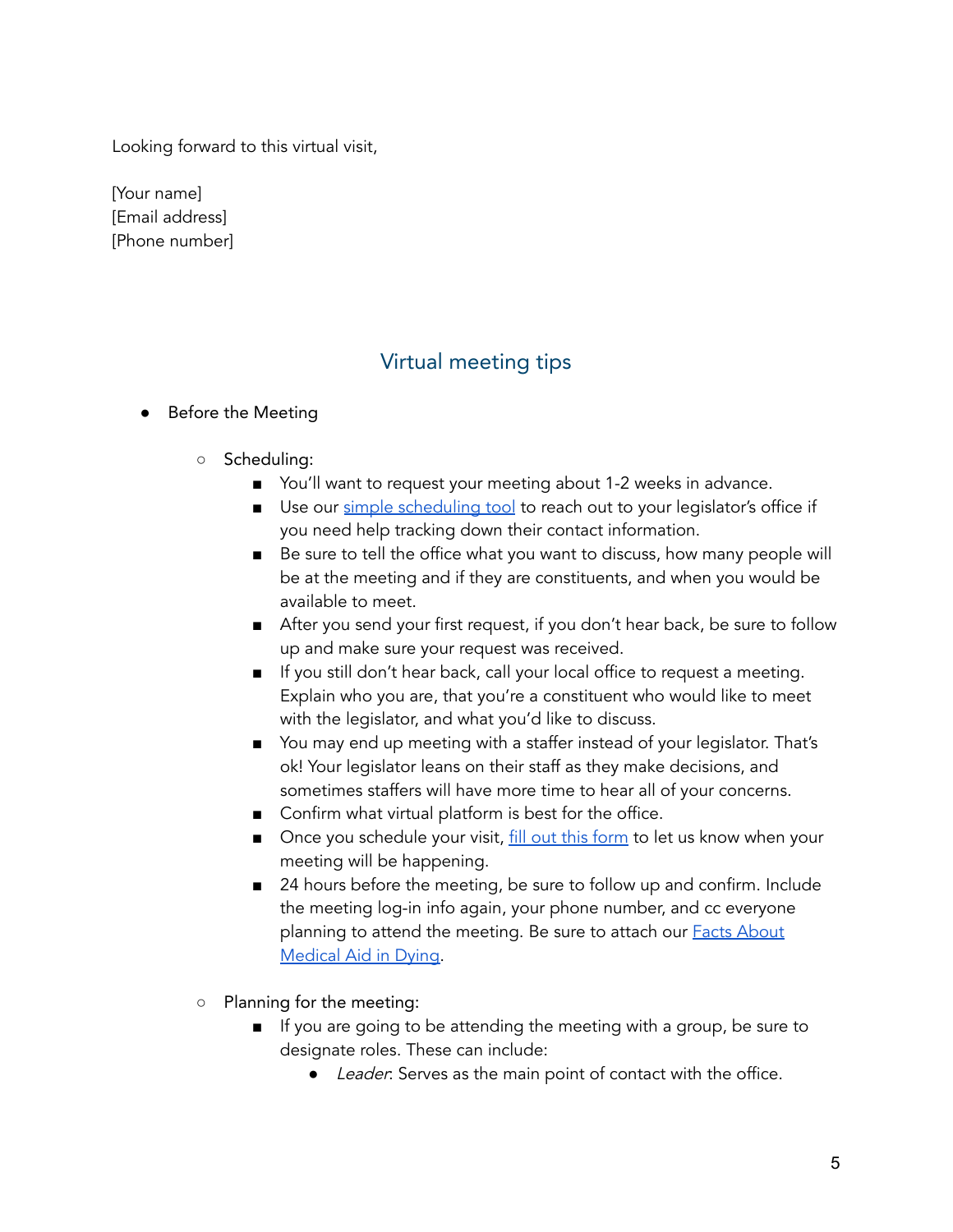- *●* Issue Anchor: Highlights our priorities and shares a personal story, emphasizing the ask. (There can be a few of these per meeting)
- *●* Scribe: Keeps a record of questions asked, commitments made, and keeps notes.
- *●* Attendee: Without the constraints of meeting room size, you can invite additional folks! Just make sure to keep speaking roles to a minimum in order to hit all of your main points while respecting the legislator's time.
- Outline a rough agenda, and assign agenda items to each person.
- Review our [priorities,](#page-2-0) outlined above.
- Draft and practice your story! A personal story is far more convincing than any facts and figures. Your legislator will remember it better, and it will be more emotionally compelling. Check out our [storyteller](#page-8-0) tips to make sure you're prepared.
- Make sure the facilitator knows to give cues for when each person should speak -- and that all participants are familiar with those cues.
- Do some research on your legislator. We'll provide basic details, but a quick Google search and click over to the "news" tab can provide valuable insight into your legislator's top priorities and concerns.
- Practice and test the technology! Find a time when your group can meet before the meeting, and do a quick run-through to make sure everyone's ready and familiar with the tech.
- **●** During the Meeting
	- **○** Eliminate distractions
		- Dress in your Compassion & Choices t-shirt, if you have one. If you don't, just dress professionally -- and wearing our yellow or blue colors doesn't hurt!
		- Avoid background clutter, if possible, or practice using a black or professional background image on Zoom (see our [Zoom](#page-11-0) tips and tricks for more info).
		- And try to avoid background noise. If you can't avoid being in a busy area, just be sure to put on headphones and keep yourself muted when you're not speaking.
		- Be punctual -- log in to your virtual meeting 10 minutes before the start time to ensure you're not stuck with any last-minute technical hold ups.
	- **○** What to say
		- Open with introductions. Make sure to mention that you are a constituent and if possible give a very concise explanation of your connection to the issue.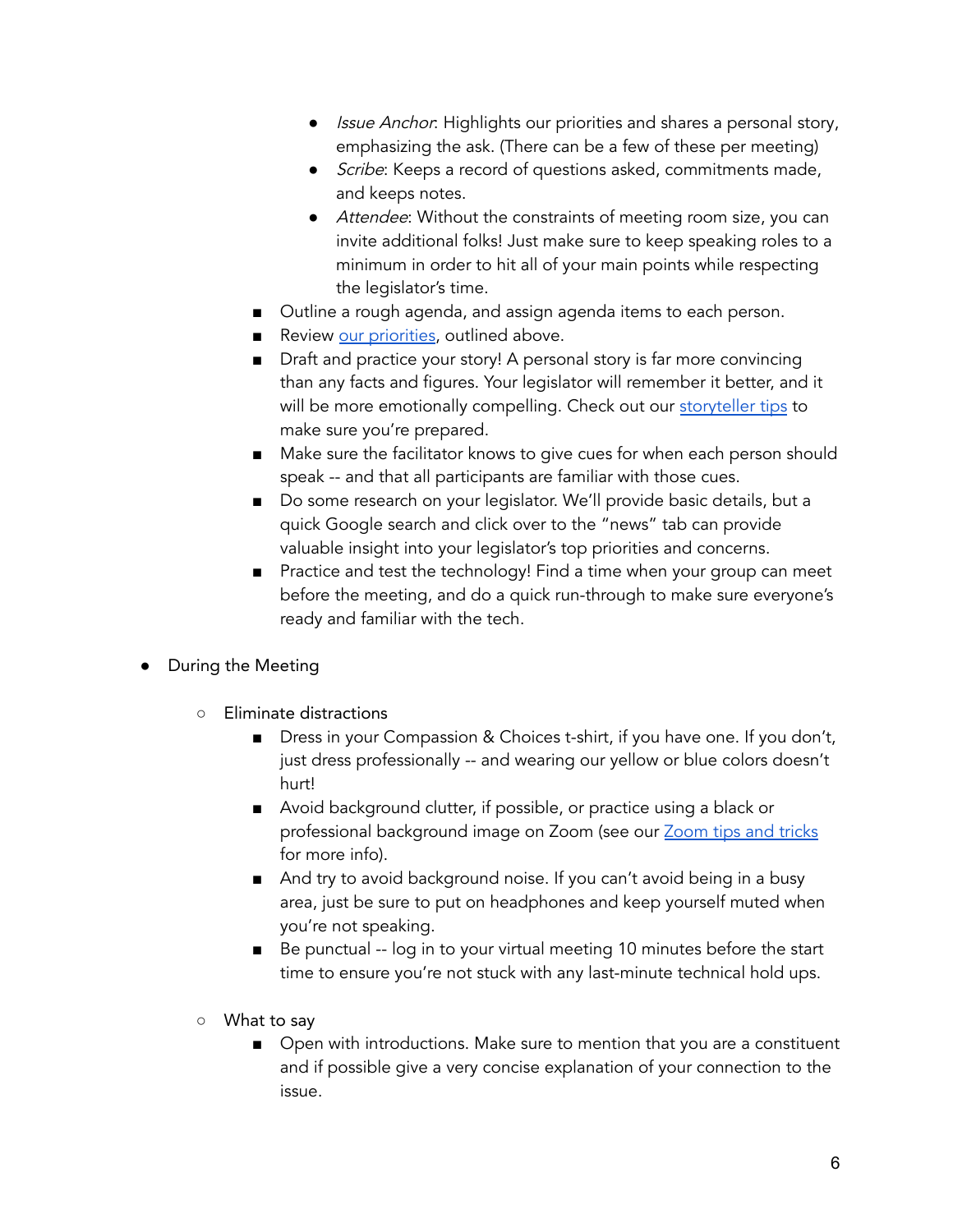- Be sure to stick to your agenda and the roles you previously laid out. When switching speakers, pause to give the next person time to unmute.
- Listen actively, and ask questions.
- If you are asked a question you don't know the answer to, that's ok! You're there to explain why this matters to you, not to be the issue expert. That's where we come in. Simply follow up with "That's a great question -- I don't have the answer here now, but we'll make a note of it and will be sure to follow up with you after we consult the experts at Compassion & Choices." It's better to get them the right answer later than the wrong one now -- and it gives you an excuse to follow up and keep the conversation going later on!
- Take detailed notes -- you'll need them when you report back to us.
- Not all legislators are familiar with medical aid in dying, and some may have even fallen prey to dangerous misconceptions. Use this as your chance to educate them! Go over the materials you sent in your confirmation email.
- But remember: Facts and figures will be forgotten, while your personal story and attachment to this cause is what will remain in their memories. Share why medical aid in dying matters to you, what drew you to this cause and why you're engaged today. Remember to use our [storytelling](#page-8-0) [tips.](#page-8-0)
- Be sure to connect the message to the legislator's interests. You can check out our tips on **creating [Legislator](#page-9-0) Profiles** to learn more about how to do this.
- And be sure to end with a clear, concise ask: Will you support medical aid in dying? Remember to write down their response to report back to us.
- Most importantly: Be polite! Elected officials deal with a great deal of frustration and anger. As much as you may disagree with some of your legislator's viewpoints, it's important to maintain a respectful conversation and not let things get too heated.
- **○** Closing out
	- Be sure to confirm who you should send any follow up messaging to.
	- Ask your legislator if you can take a snapshot of the screen -- or a picture with your phone -- to share later.
	- And remember to thank your legislator or any staff in attendance for their time and consideration.
- **●** After the meeting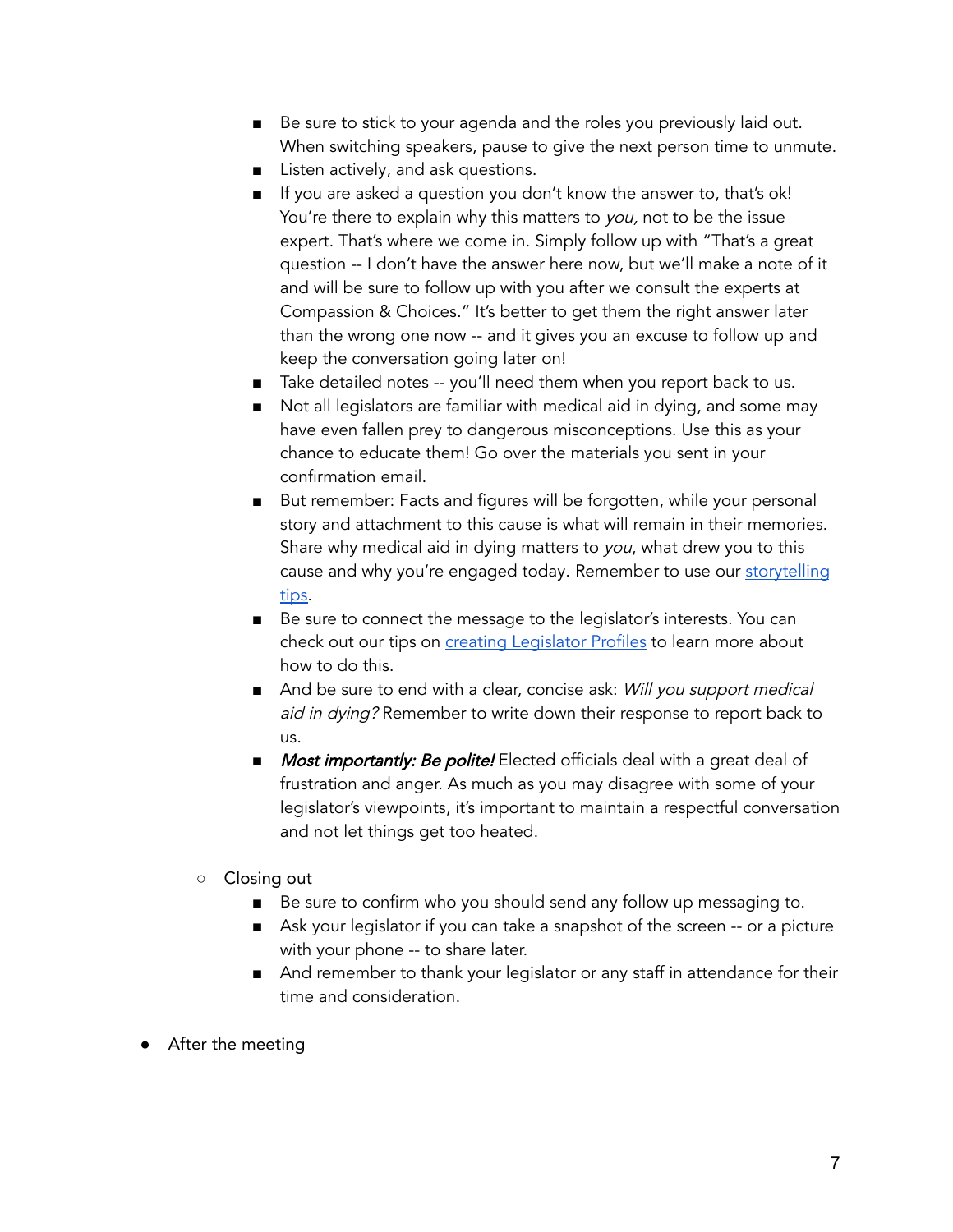- **○** You're not done! No meeting should ever be your last conversation with a legislator or their staff. You want to be building a relationship that you can continue to lean on throughout the session -- and others in the future.
- If you're on social media, post about the meeting, @ mentioning your legislator and thanking them for their time. This will give them some public recognition and make them think favorably of you -- but more importantly, it will remind them of the promise they made to you during the meeting. Check out our [social](#page-10-0) [media](#page-10-0) tips for more details.
- Complete your Virtual [Meeting](https://compassionandchoices.org/survey/tell-us-how-it-went/) Report Form to let us know what happened. This is a crucially important step -- it lets us know exactly what next steps we need to take to build on your great work and ensure the legislator stays true to their promise.
- And don't forget your thank you note! Send a follow up email to everyone you met with, and use this as an opportunity to check in on the status of the request you made during the meeting.

# Storytelling tips and tricks

<span id="page-8-0"></span>Human beings do not make decisions rationally -- as much as we'd like to think we do.

Facts and figures don't drive someone to action. We're driven by *emotion*. Storytelling is hardwired into us. We'll forget statistics. But we'll never forget the way someone made us feel.

That's what makes storytelling one of the most powerful tools for advocacy. Lobbyists can give elected officials the polling data -- but you have the power to make it feel real. Make sure to tell your story of what brought you to advocacy with Compassion & Choices during your meeting.

Here are some tips on how to build a powerful advocacy story:

- **●** Begin with the end in mind. Think through the final point you want to make, and be sure to hit it early and often.
- **●** Start with a hook. Make your beginning intriguing -- you want to draw your audience in from the jump.
- **●** Stay authentic. This is your story and your truth. Be sure to reflect that, and stick to the truth.
- **●** Yet stay relatable. Think through who your legislator is, and what's going to be most interesting about your story to them.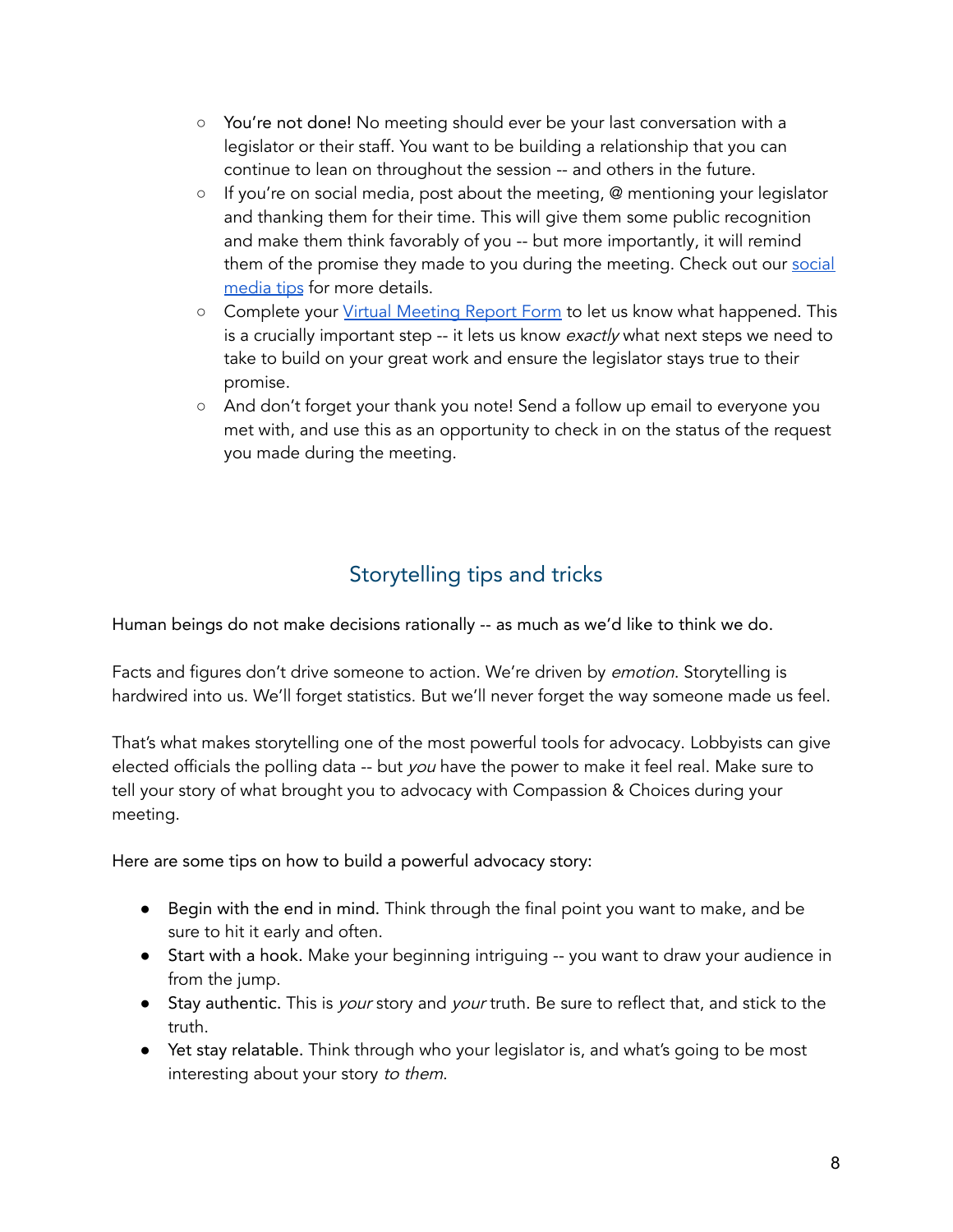- **●** Draw a picture. Use descriptive words so that your audience can really imagine the story unfolding in front of them -- give details to the sights, sounds, smells, names, and places.
- **●** Keep it short and sweet. Legislators' time is precious. They're often double or even triple booked, so you want to make sure to get to the point quickly. And if there are others in the meeting, you want to make sure they have time to share their story, too.
- **●** Be the underdog -- and let your legislator be your hero. This meeting is happening because we need your legislator's help. And your legislator is in office because, at their core, they want to help people. Let them play that role, and close with a call to action that they can take to come to the rescue.
- **●** Practice and prepare. Know what you want to say, and what major bullets you want to hit. Run through it on your own, so that in the meeting you can be in the moment as you share, not reading from a paper.

# Legislator profiles

<span id="page-9-0"></span>Before you walk into your meeting, you want to know at least a little bit about your legislator's history, priorities, and expertise.

[Ballotpedia](https://ballotpedia.org/) is an excellent place to start. It's a site that compiles information on legislatures, including brief bios, committee assignments, tenure information, and more.

Try to outline the following details -- identify areas where you can find common ground with the legislator, or key points that will align with their interests and priorities:

- **●** Legislator name:
	- Career:
	- Education:
	- Family:
		- Spouse:
			- Spouse's Career:
			- Spouse's Education:
		- Children:
	- Military experience:
	- Committee Assignments:
	- Tenure:
	- Other notable information: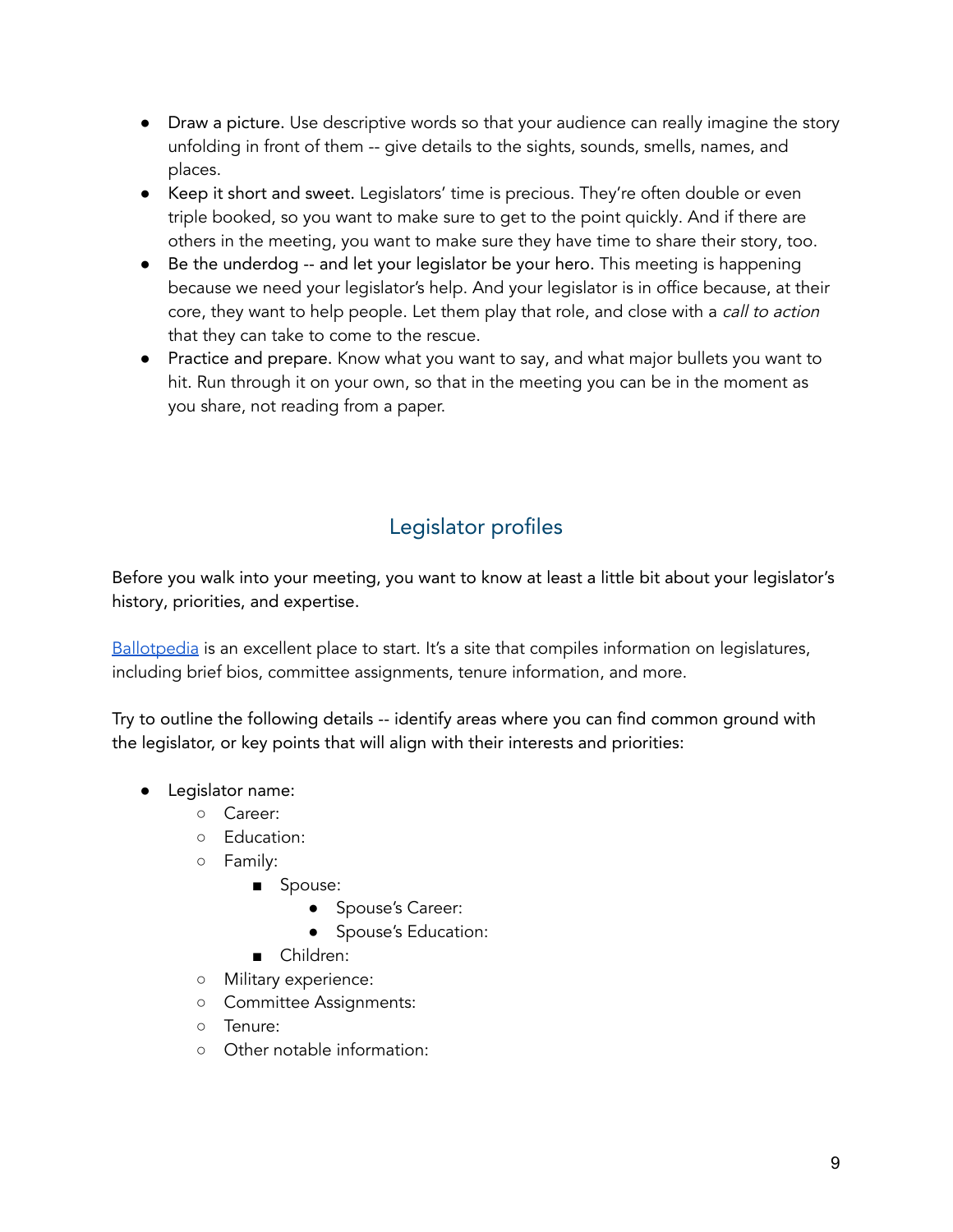You may also want to do a quick [Google](https://news.google.com/) News search to see if any recent headlines mention your legislator, as well as a perusal of their social media to see what topics they post about frequently.

## Social toolkit

<span id="page-10-0"></span>In addition to sending your legislator and their staff a thank you email following your meeting, be sure to thank your legislator on social media.

A public conversation about the meeting will hold your legislator or their staff accountable to their promises. It'll let them know you're willing to speak loudly and publicly about the issue. And you know they'll see it, since it'll set off their notifications.

There are still some stage legislators that aren't on social media. If you can't find them, try hashtagging their name (as in #FirstLast) instead of tagging them. That'll make it easy for their staff to track your post -- just be sure to mention that you posted about it when you send your thank you email.

Here are some sample tweets or Facebook posts to put up after your meeting:

- .@[Legislator's Handle], thank you for listening to your constituents who are demanding the right to chart their own end-of-life journey. We look forward to working with you to bring #medicalaidindying to the people of our state.
- Just met with @[Legislator's Handle]'s office virtually. It's great to see that the legislature isn't letting the pandemic stand in the way of connecting with us. Had a great conversation about passing #medicalaidindying ASAP!
- It's time for us to #endthesuffering in our state. I met with @[Legislator's Handle]'s office on Zoom to say: 2021 is the year we must pass #medicalaidindying. RT if you agree!
- Every day that we don't have #medicalaidindying passed into law, the people of our state suffer. @[Leglator's Handle] it's time to act!
- 1 in 5 US residents has the right to #medicalaidindying, but we don't. That's why I just met with @[Legislator's Handle]. It's time to #endthesuffering in our state!